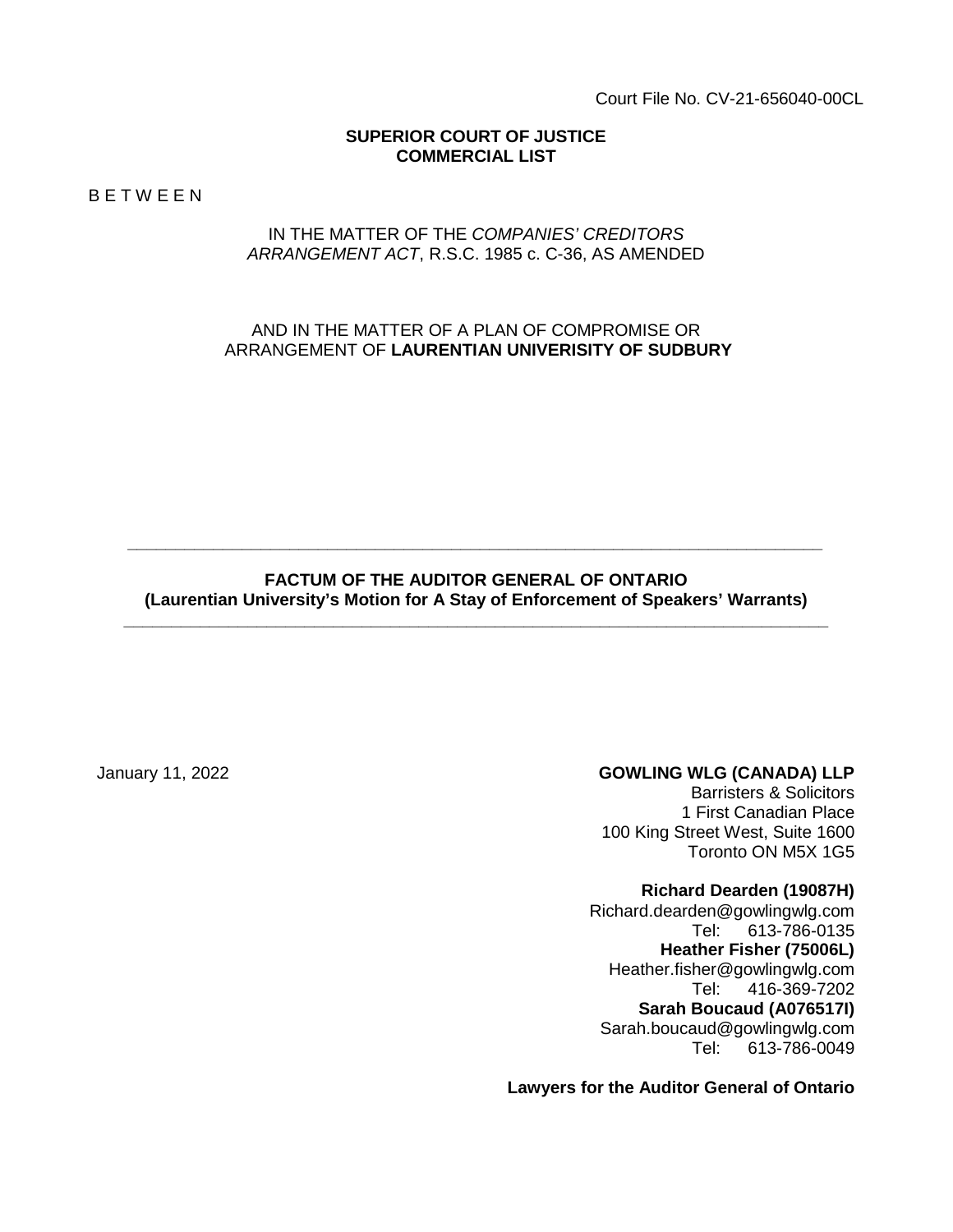#### **TO: THORNTON GROUT FINNIGAN LLP**

3200-100 Wellington Street West TD West Tower, Toronto-Dominion Centre Toronto, ON M5K 1K7

D.J. Miller (LSO#34393P) Email: [djmiller@tgf.ca](mailto:djmiller@tgf.ca)

Mitchell W. Grossell (LSO# 69993I) Email: [mgrossell@tgf.ca](mailto:mgrossell@tgf.ca)

Andrew Hanrahan (LSO#78003K) Email: [ahanrahan@tgf.ca](mailto:ahanrahan@tgf.ca)

Derek Harland Email: [dharland@tgf.ca](mailto:dharland@tgf.ca)

Tel: 416-304-1616 Fax: 416-304-1313

Insolvency counsel for Laurentian University

### **AND TO: STOCKWOODS LLP**

TD North Tower 77 King Street West, Suite 4130 Toronto-Dominion Centre Toronto, ON M5K 1H1

Brian Gover (LSO#22734B) Email: [briang@stockwoods.ca](mailto:briang@stockwoods.ca)

Fredrick Schumann Email: [fredericks@stockwoods.ca](mailto:fredericks@stockwoods.ca)

Tel: 416-593-7200 Fax: 416-593-9345

Regulatory counsel for Laurentian University

# **AND TO: CONWAY BAXTER WILSON LLP/s.r.l.**

400-411 Roosevelt Avenue Ottawa, ON K2A 3X9

David Taylor Tel: 613-691-0368 Fax: 613-688-0271 Email: [dtaylor@conwaylitigation.ca](mailto:dtaylor@conwaylitigation.ca)

Counsel for the Speaker of the Legislative Assembly of Ontario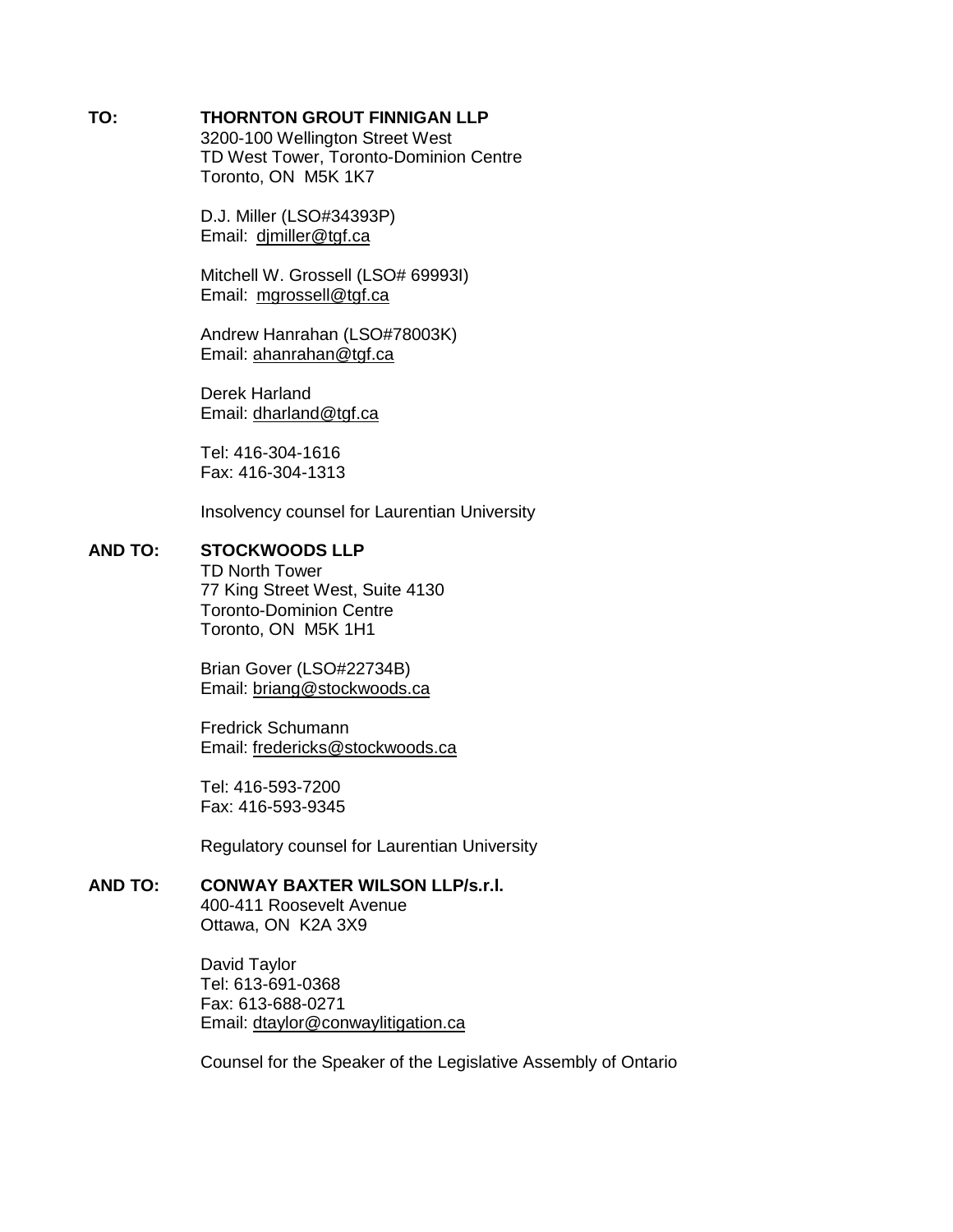#### **AND TO: MINISTRY OF THE ATTORNEY GENERAL**

Constitutional Law Br., 4<sup>th</sup> Floor 720 Bay Street Toronto, ON M7A 2S9

Joshua Hunter Tel: 416-908-7465 Fax: 416-326-4015 Email: [Joshua.hunter@ontario.ca](mailto:Joshua.hunter@ontario.ca)

#### **AND TO: DEPARTMENT OF JUSTICE CANADA**

Suite 3400, Exchange Tower Box 36, First Canadian Place Toronto, Ontario M5X 1K6

Jon Bricker Tel: 416-973-7171 Fax: 416-973-0809 Email: [jon.bricker@justice.gc.ca](mailto:jon.bricker@justice.gc.ca)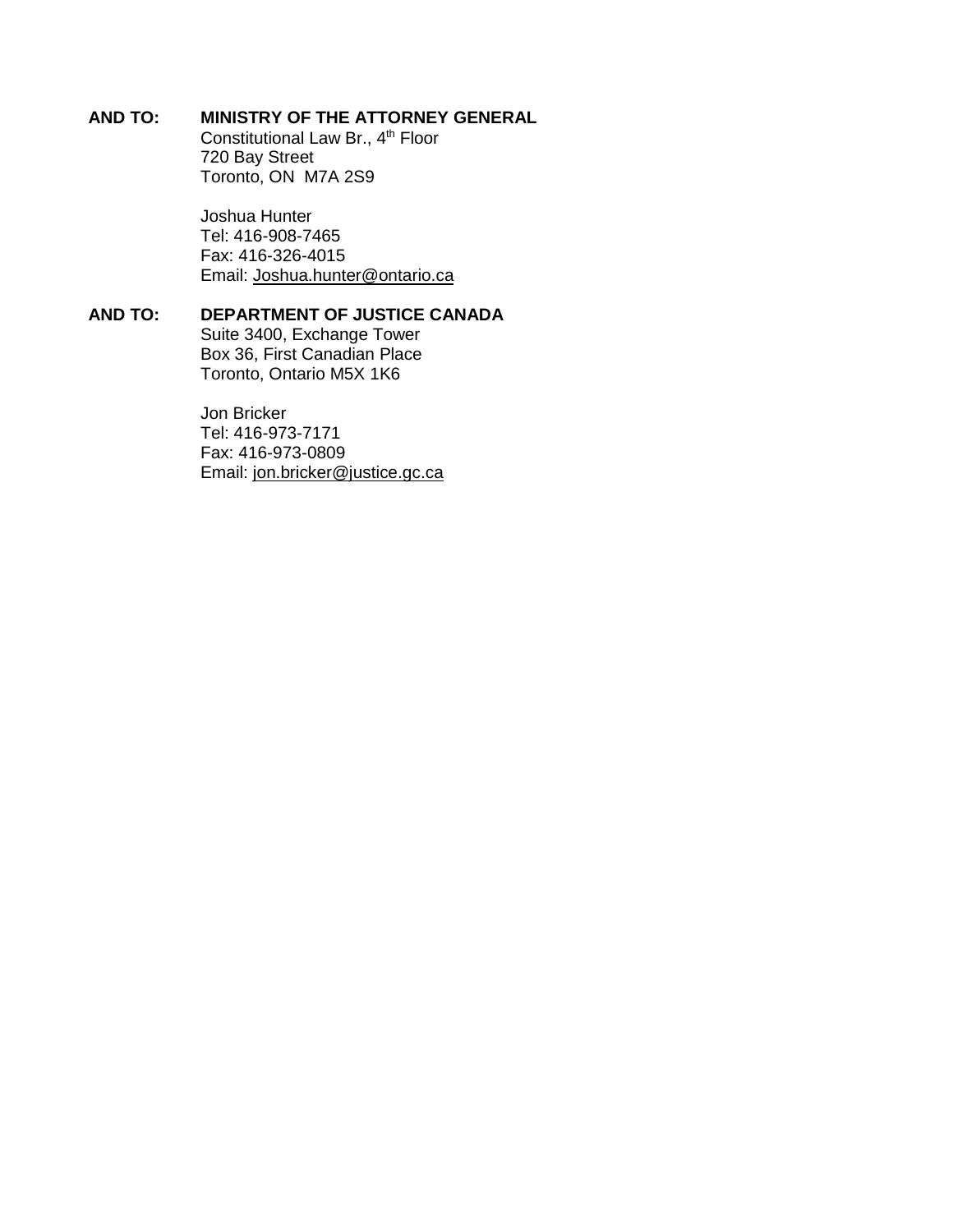# **I. FACTS**

- 1. The Factum filed by Laurentian University is yet another example of its repeated unfounded attacks on the integrity of the Office of the Auditor General of Ontario and the Auditor General personally.
- 2. The Factum filed by Laurentian University attempts to confuse and obfuscate two matters. The first matter is the Auditor General's Rule 14.05 Application seeking an interpretation of section 10 of the *Auditor General Act* regarding whether there is a right of access by the Office of the Auditor General to privileged information. The second matter relates to the issuance of the Speakers' Warrants requesting Laurentian University to provide documents requested by the Standing Committee on Public Accounts to the Legislative Assembly.
- 3. This Factum only addresses the unfounded allegations in Laurentian University's Factum regarding the Office of the Auditor General, the Auditor General, and the Standing Committee on Public Account's special assignment requesting the Auditor General to conduct a value-formoney audit of Laurentian University.

### **II. SUBMISSIONS**

## **A. THE AUDITOR GENERAL'S "UPDATE ON THE SPECIAL AUDIT OF LAURENTIAN UNIVERSITY" (DECEMBER 1, 2021)**

4. Paragraph 18 of Laurentian University's Factum states:

"At 11:16 a.m. on December 1, less than one hour before the appearance began and without notice to Laurentian, the Auditor General publicly released an "Update on the Special Audit of Laurentian University." Laurentian had no opportunity to review or comment on a draft of this report before it was released, despite the Auditor General's repeated claims that she always works "cooperatively" and allows audit subjects such an opportunity.<sup>1"</sup>

5. The Auditor General is required pursuant to subparagraph 12(2)(a) of the *Auditor General Act* to report in the Annual Report "the work of the office of the Auditor General and on whether, in carrying on the work of the office, the Auditor General received all the information and explanations required". This particular chapter was included in the Auditor General's Annual Report tabled in the Legislative Assembly on December 1, 2021 in accordance with the requirements of subparagraph 12(2)(a) of the *Auditor General Act*. Subparagraph 12(2)(a) does

<sup>1</sup> 1 Emphasis added to the underlining in quotes from Laurentian University's Factum.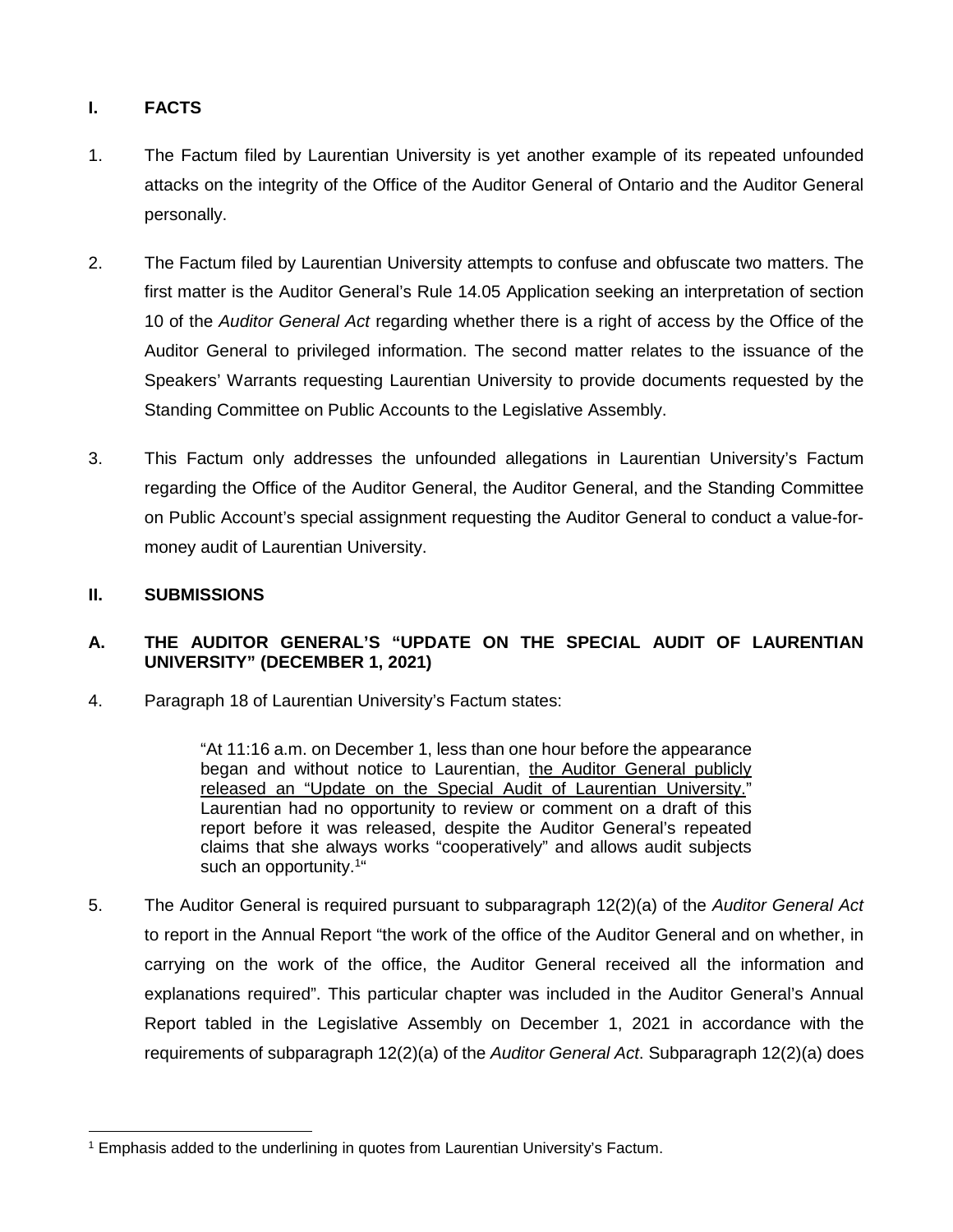not require that notice be provided to an auditee such as Laurentian University and regardless, Laurentian University was well aware of the concerns of the Office of the Auditor General.

6. Further, the "Update" was not a report about the findings of the audit. When the Office of the Auditor General has completed its audit work, a draft audit report will be written and provided to Laurentian University.

# **B. MEETINGS OF THE PUBLIC ACCOUNTS COMMITTEE**

### **(a) October 6, 2021**

7. Paragraph 13 of Laurentian University's Factum states:

"Despite this agreement [the Joint Memorandum dated September 27, 2021], and while her application was pending, on October 6, the Auditor General met with the Committee in camera for approximately two and a half hours. During that meeting, the Committee decided to make a list of requests for documents and information of Laurentian, expressly including privileged information. While there is apparently no transcript or recording of the meeting, the Auditor General evidently told the Committee that she was not obtaining certain documents and information, and the Committee resolved to get them for her".

- 8. Firstly, the Auditor General attends meetings of the Standing Committee on Public Accounts that are regularly scheduled on Wednesdays. October  $6<sup>th</sup>$  was a Wednesday. The Auditor General is under an obligation pursuant to section 16 of the *Auditor General Ac*t to attend meetings of the Committee and to report to the Committee on any matter referred to the Auditor General in respect of the Public Accounts and reports issued by the Auditor General. Given that the audit of Laurentian University is being conducted because of a formal motion passed by the Standing Committee on Public Accounts, it is incumbent on the Auditor General to bring significant concerns regarding such an audit to the Committee's attention.
- 9. Secondly, counsel for the Legislative Assembly informed counsel for Laurentian University that there are never recordings made of *in camera* meetings of the Standing Committee on Public Accounts.

### **(b) December 8, 2021**

10. Paragraph 21 of Laurentian University's Factum states that during the December 8, 2021 meeting of the Standing Committee on Public Accounts "the Auditor General incorrectly claimed that she was only seeking documents *until, but not after,* the date of the *CCAA* filing (February 1, 2021)." The Auditor General agrees with paragraph 21 - the date was incorrect, which was inadvertent.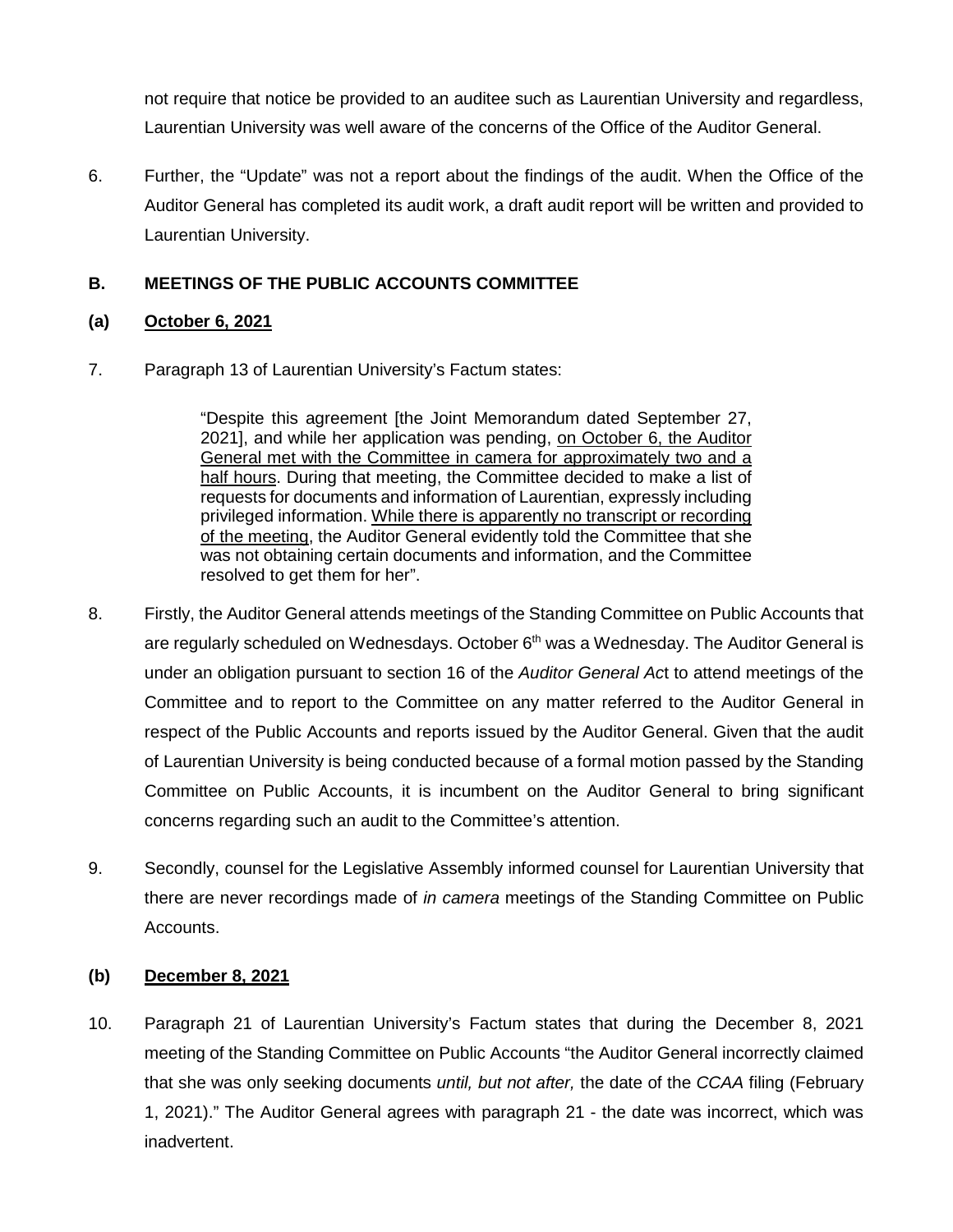#### **C. THE GOVERNMENT OF ONTARIO'S FUNDING OF LAURENTIAN UNIVERSITY IS PART OF THE PUBLIC ACCOUNTS**

11. Paragraph 77 of Laurentian University's Factum states:

"The Speaker's warrants call for production to the Committee. The Committee's mandate, as set out in the Standing Orders of the Assembly [Standing Orders, 13(h)], is to "review and report to the House its observations, opinions and recommendations on the Report of the Auditor General and the Public Accounts." It is critically important to observe that the Committee does not perform audits itself, nor does it gather information for audits. Since universities are not included in Ontario's Public Accounts, the Committee's only relevant function in relation to Laurentian is to review and report to the House its observations *on the reports of the Auditor General*."

- 12. Universities are part of the Broader Public Sector and receive on average 23% of their operating revenue from the Ministry of Colleges and Universities. According to the Public Accounts of Ontario, over the last five fiscal years, Laurentian University has received on average \$85.9 million per year from the Government of Ontario (45% of its total annual revenues).  $2^2$
- 13. While Laurentian University is not consolidated into the Public Accounts of the Province of Ontario, the funds that Laurentian University receives from the Province are part of the Public Accounts, and fall under the scrutiny and purview of the Standing Committee on Public Accounts. Given Laurentian University's insolvency, there is a clear risk related to the Province's spending (i.e. the Public Accounts).<sup>3</sup>

## **D. LAURENTIAN UNIVERSITY'S UNFOUNDED ALLEGATION THAT THE AUDITOR GENERAL IS EVADING COMPLIANCE WITH THE** *AUDITOR GENERAL ACT*

14. Paragraph 83 of Laurentian University's Factum states in part:

"The Committee considers [the Auditor General's] reports but is prohibited from accessing her working papers. It would violate that statutory scheme if the Committee could use parliamentary privilege to obtain information for the Auditor General. That could allow the Auditor General access to information that ss. 10 and 11 do not allow. It would also allow the Committee access to the Auditor General's working papers."

15. Paragraph 84 of Laurentian University's Factum states in part:

<sup>1</sup> 2 Motion Record of Laurentian University ("MR"), Tab 3(N), excerpts of 2021 Annual Report, p193, Caselines A6321/A193.

<sup>&</sup>lt;sup>3</sup> Responding Motion Record of the Speaker of the Legislative Assembly of Ontario ("RMR"), Hansard, April 28, 2021, Tab 1(B), p21, Caselines B-1-3207/B-1-18.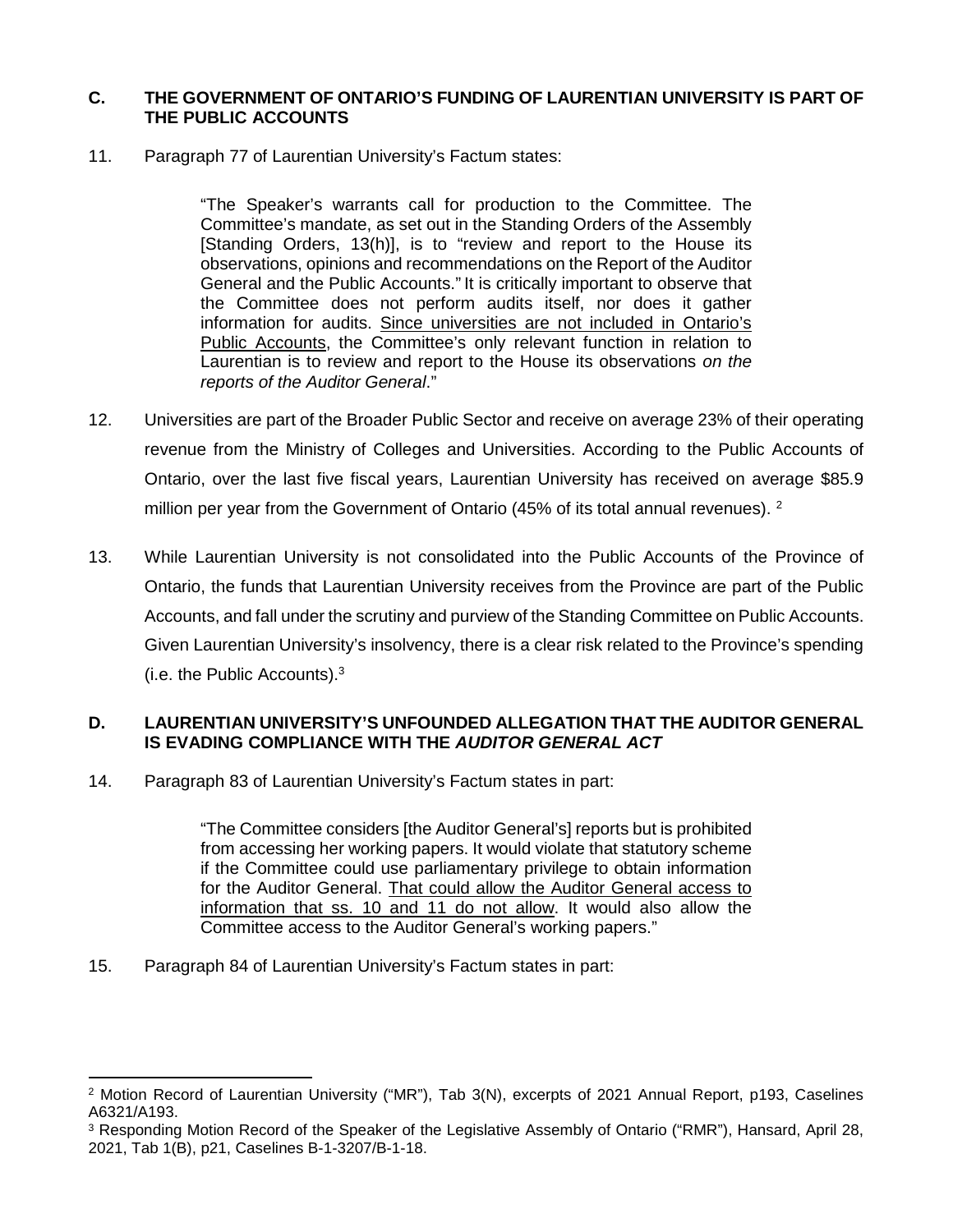"The *Assembly* cannot employ parliamentary privilege to evade compliance, and to help the Auditor General to evade compliance, with a law passed by the Legislature to govern the auditing function, with a law passed by the Legislature to govern the auditing function".

- 16. The Auditor General is in no way attempting to evade compliance with any law with the assistance of the Legislative Assembly or the Standing Committee on Public Accounts. The exercise of Parliamentary privilege engages a law that is entirely separate from any provision in the *Auditor General Act*. In addition, the Auditor General does not exercise Parliamentary privilege, the Legislative Assembly does.
- 17. Although paragraphs 83-84 of Laurentian University's Factum have prejudged that section 10 of the *Auditor General Act* does not provide the Auditor General a right of access to privileged information, the Auditor General makes no comment about the outcome of the Rule 14.05 Application.

### **E. THE AUDITOR GENERAL'S WORKING PAPERS**

18. Paragraph 83 of Laurentian University's Factum claims that if the Standing Committee on Public Accounts uses Parliamentary privilege to obtain information for the Auditor General, it would allow the Committee access to the Auditor's General's working papers. This proposition is illogical and absurd. If the Standing Committee on Public Accounts obtains documents pursuant to the exercise of its Parliamentary privilege and provides those documents to the Auditor General for an audit that the Committee itself requested, the Committee is not accessing the Auditor General's working papers.

### **F. LAURENTIAN UNIVERSITY'S UNFOUNDED ALLEGATION THAT THE AUDITOR GENERAL CIRCUMVENTED THE RULE 14.05 APPLICATION**

19. Paragraph 2 of Laurentian University's Factum states:

"Having changed her mind twice about whether she even needed privileged information, the Auditor General asked this Court to determine whether she was legally permitted to access it. Days later, however, she began secretly working with the Committee to circumvent that very process."

This allegation is unfounded and troubling. The Auditor General has not worked with the Standing Committee on Public Accounts to circumvent the Rule 14.05 Application that seeks a statutory interpretation of section 10 of the *Auditor General Act*.

20. The Standing Committee on Public Accounts and the Legislative Assembly enjoy a Parliamentary privilege to demand the production of papers and things. The Speakers' Warrants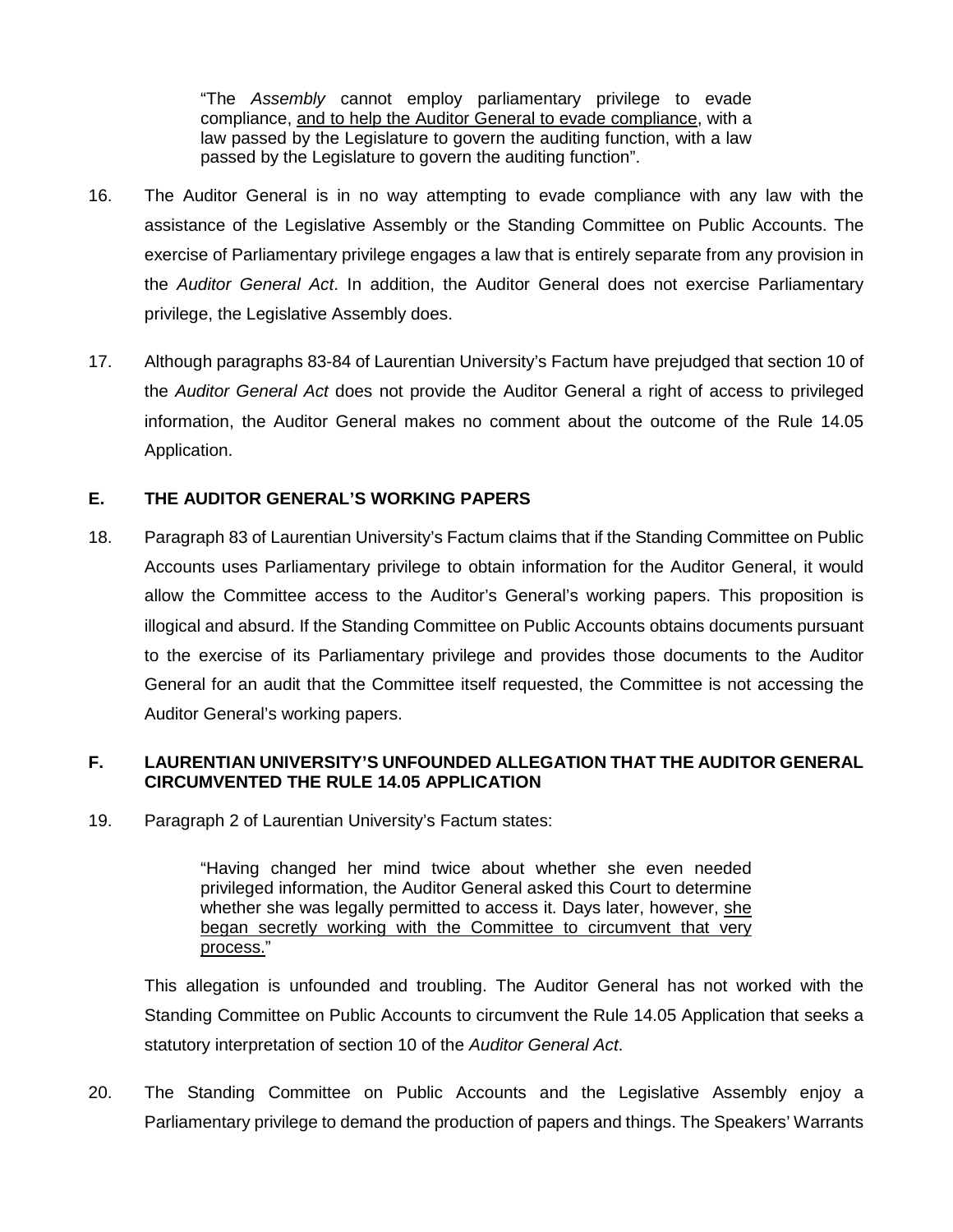have demanded documents from Laurentian University pursuant to a request by one of the Committees of the Legislative Assembly. There was "no circumvention" of the Auditor General's Rule 14.05 Application, an entirely separate proceeding from the exercise of Parliamentary privilege by the Speaker of the Legislative Assembly (an entirely different law).

21. There was no "secret" agenda. The audit of Laurentian University was undertaken by the Auditor General at the request of the Standing Committee on Public Accounts. Pursuant to section 16 of the *Auditor General Act*, the Auditor General quite properly raised the issue of access to information that directly impacts the Office's ability to complete the Committee's special assignment to conduct a value-for-money audit of Laurentian University. The Auditor General only assists the Committee and does not dictate the decisions to be made by the Committee.

### **G. THE AUGUST 15TH LETTER**

22. Paragraphs 10 and 11 of the Laurentian University's Factum state in part:

"Then, on August 15, her then-lawyer formally stated that she had "decided not to legally pursue the production of privileged documents." A few weeks later, however, the Auditor General sought to resile from her position and once again demanded privileged information and documents from Laurentian."

23. Paragraph 11 of the Factum also states that "on September 3, Laurentian University offered to provide access to emails and server drives by applying search terms provided by the Auditor General, but she later described this offer as unacceptable". On September 3<sup>rd</sup>, counsel for Laurentian University informed officials from the Office of the Auditor General that access to emails and server files would not be provided because it would take years to review and redact the privileged information contained in 2.4 million emails.<sup>4</sup> Firstly, providing search terms to an auditee to retrieve information for the audit is an unacceptable limitation on the work of the auditors. Secondly, the withholding of 2.4 million emails has denied the Auditor General access to all of the non-privileged information in those 2.4 million emails.

<sup>-</sup>4 MR, Tab 2(M), Letter from the Office of the Auditor General to President Robert Hache dated September 8, 2021, p73, Caselines A6201/A73.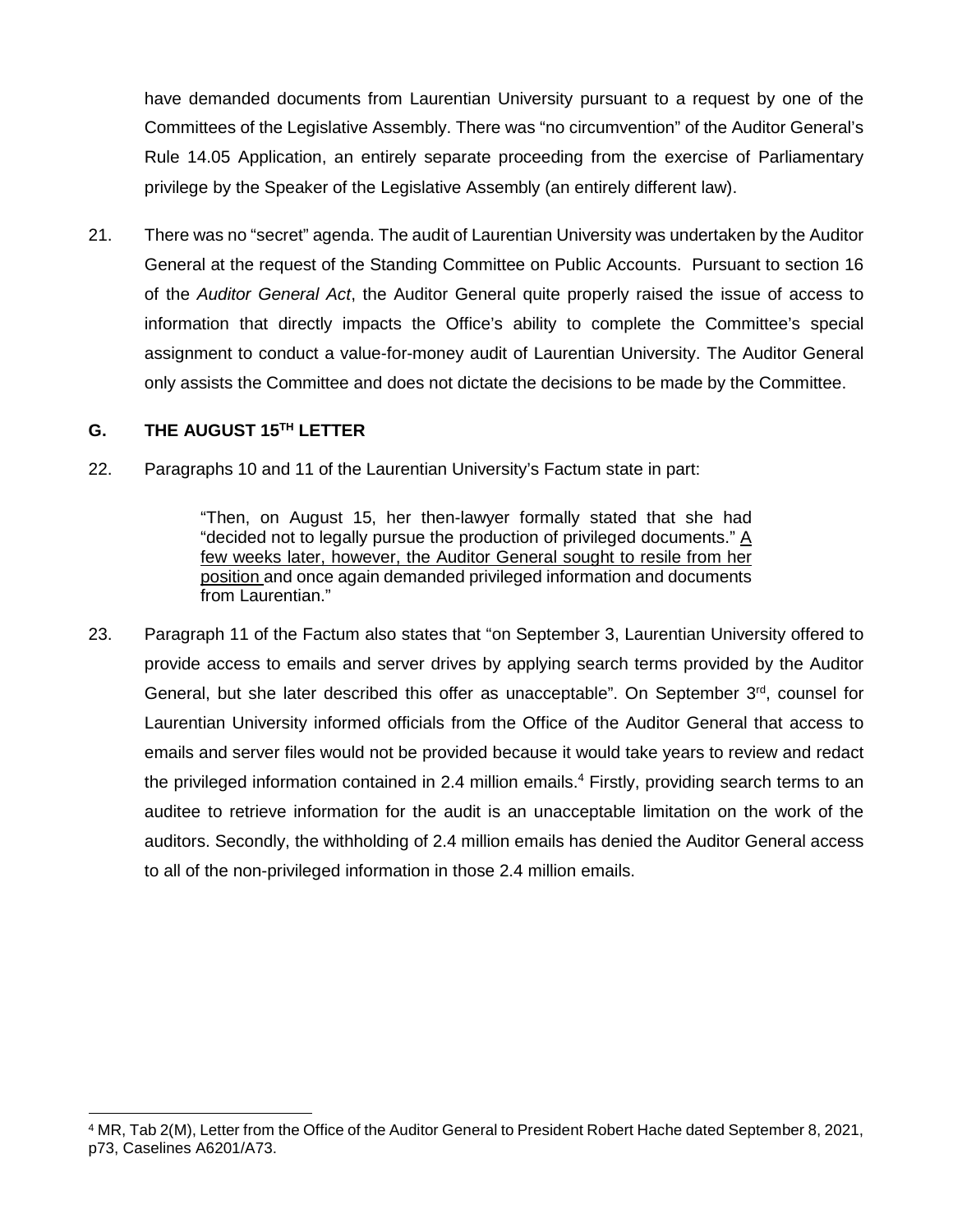24. The conduct of Laurentian University after August 15, 2021 caused the Auditor General to justifiably "legally pursue" an interpretation of section 10 of the *Auditor General Act*. Laurentian University agreed that the Auditor General could bring a Rule 14.05 Application seeking a statutory interpretation of section 10 of the *Auditor General Act* (vs. an Order to compel Laurentian University to produce privileged information and documents that was not sought by the Application).

#### **H. THE SUMMONS**

25. Paragraph 10 of the Factum states:

"The Auditor General served a summons on Laurentian's President, which she withdrew after a case conference before Chief Justice Morawetz".

26. The Auditor General did not withdraw the summons regarding non-privileged information.

### **I. THE INESCAPABLE INFERENCE**

27. Paragraph 14 of the Factum states**:**

"Laurentian had no notice that the Auditor General was reporting to the Committee, and no opportunity to participate or respond. Then, the Committee concealed its decision from Laurentian for nine days until it was delivered, late in the evening of October 15, only hours after Laurentian had served its responding material in the Auditor General's application, in accordance with the litigation timetable agreed to and endorsed by Chief Justice Morawetz. The inescapable inference is that the Committee and Auditor General coordinated their action so that the request was delivered only just after Laurentian had responded to the Auditor General's application".

This so-called "inescapable inference" is false and offensive, to both the Standing Committee on Public Accounts and the Auditor General, and is without any evidentiary foundation.

28. The Auditor General fails to understand the purpose of Laurentian University's repeated attacks on the integrity of the Auditor General personally and the integrity of the Office of the Auditor General which are unfounded and inappropriate for a publicly funded Broader Public Sector organization and academic institution.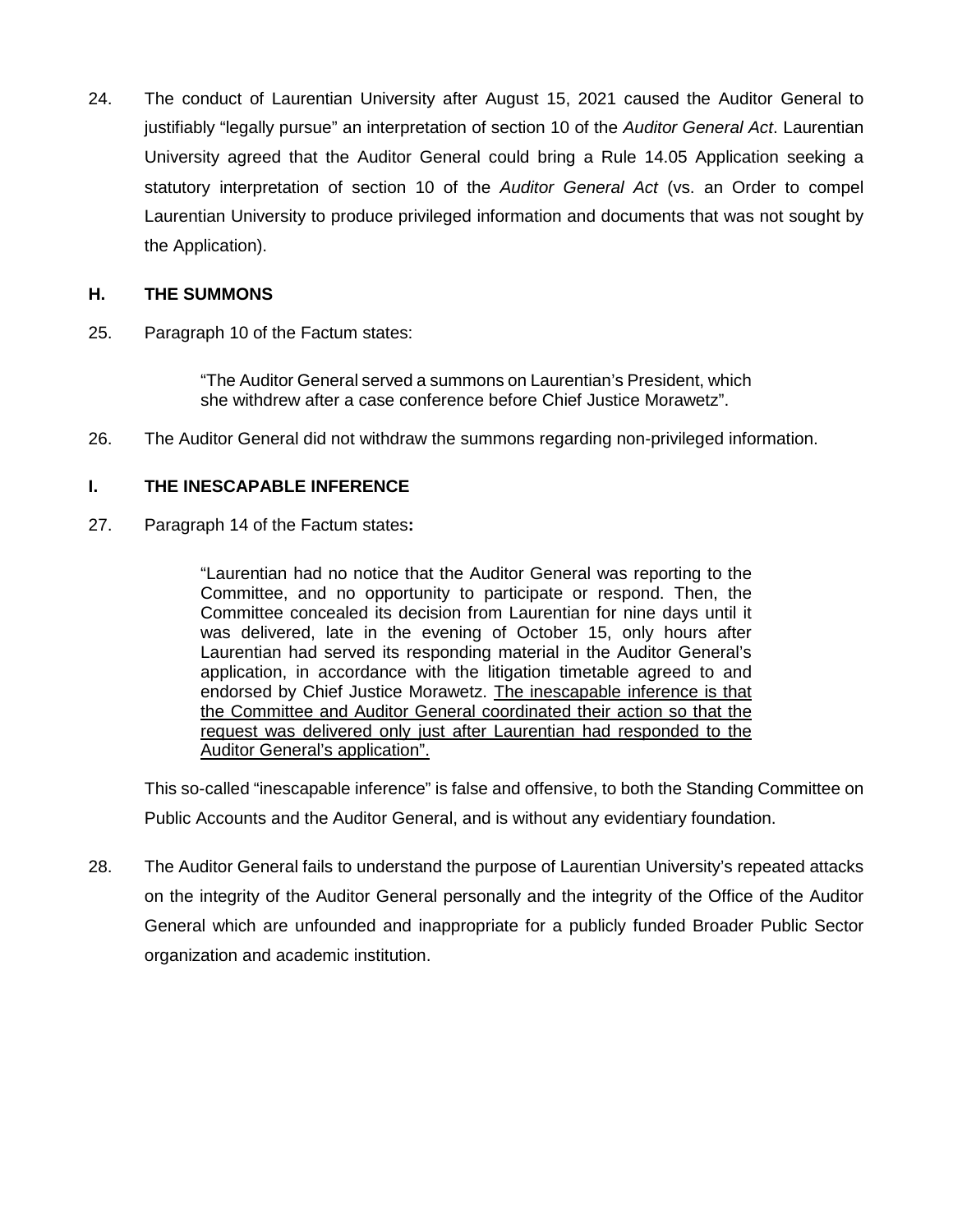### **III. RELIEF SOUGHT**

29. The Auditor General of Ontario supports the positions on this motion of the Legislative Assembly of Ontario and the Attorney General of Ontario.

January 11, 2022

Rubert 6-Dearden

**\_\_\_\_\_\_\_\_\_\_\_\_\_\_\_\_\_\_\_\_\_\_\_\_\_\_\_\_\_ GOWLING WLG (CANADA) LLP**  Barristers & Solicitors 1 First Canadian Place 100 King Street West, Suite 1600 Toronto ON M5X 1G5

**Richard Dearden (19087H)**  Richard.dearden@gowlingwlg.com Tel: 613-786-0135 **Heather Fisher (75006L)**  Heather.fisher@gowlingwlg.com Tel: 416-369-7202 **Sarah Boucaud (A076517I)**  Sarah.boucaud@gowlingwlg.com Tel: 613-786-0049

**Lawyers for the Auditor General of Ontario**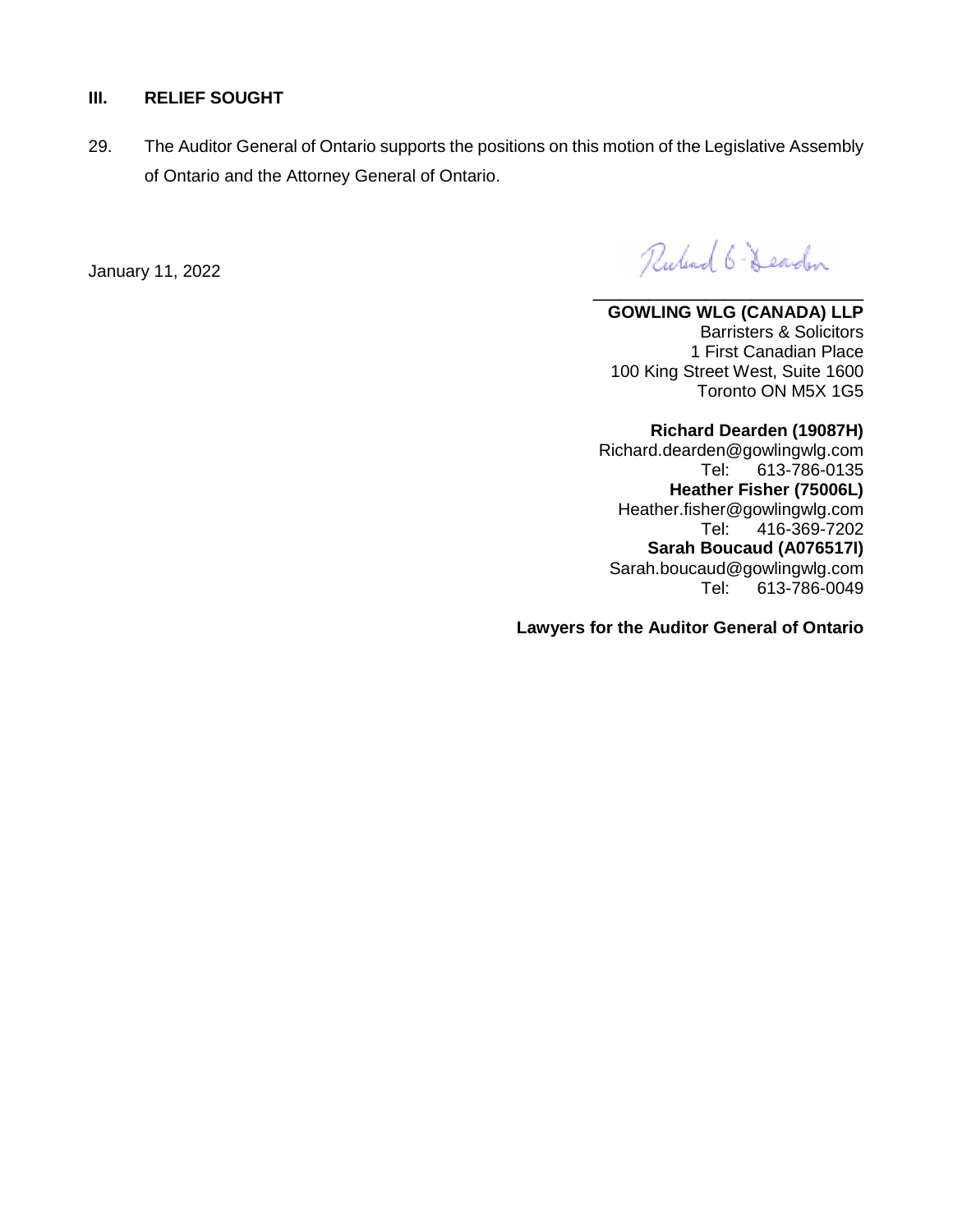## IN THE MATTER OF THE *COMPANIES' CREDITORS ARRANGEMENT ACT,* R.S.C. 1985, c. C-36, AS AMENDED AND IN THE MATTER OF A PLAN OF COMPROMISE OR ARRANGEMENT OF LAURENTIAN UNIVERSITY

Court File No. CV-21-656040-00CL

# *ONTARIO* **SUPERIOR COURT OF JUSTICE**

PROCEEDING COMMENCED AT TORONTO

# **FACTUM OF THE AUDITOR GENERAL OF ONTARIO (Laurentian University's Motion For A Stay)**

# **GOWLING WLG (CANADA) LLP**

Barristers & Solicitors 1 First Canadian Place 100 King Street West, Suite 1600 Toronto ON M5X 1G5

## **Richard Dearden (19087H)**

Richard.dearden@gowlingwlg.com Tel: 613-786-0135 **Heather Fisher (75006L)**  Heather.fisher@gowlingwlg.com Tel: 416-369-7202 **Sarah Boucaud (A076517I)**  Sarah.boucaud@gowlingwlg.com Tel: 613-786-0049

**Lawyers for the Auditor General of Ontario**